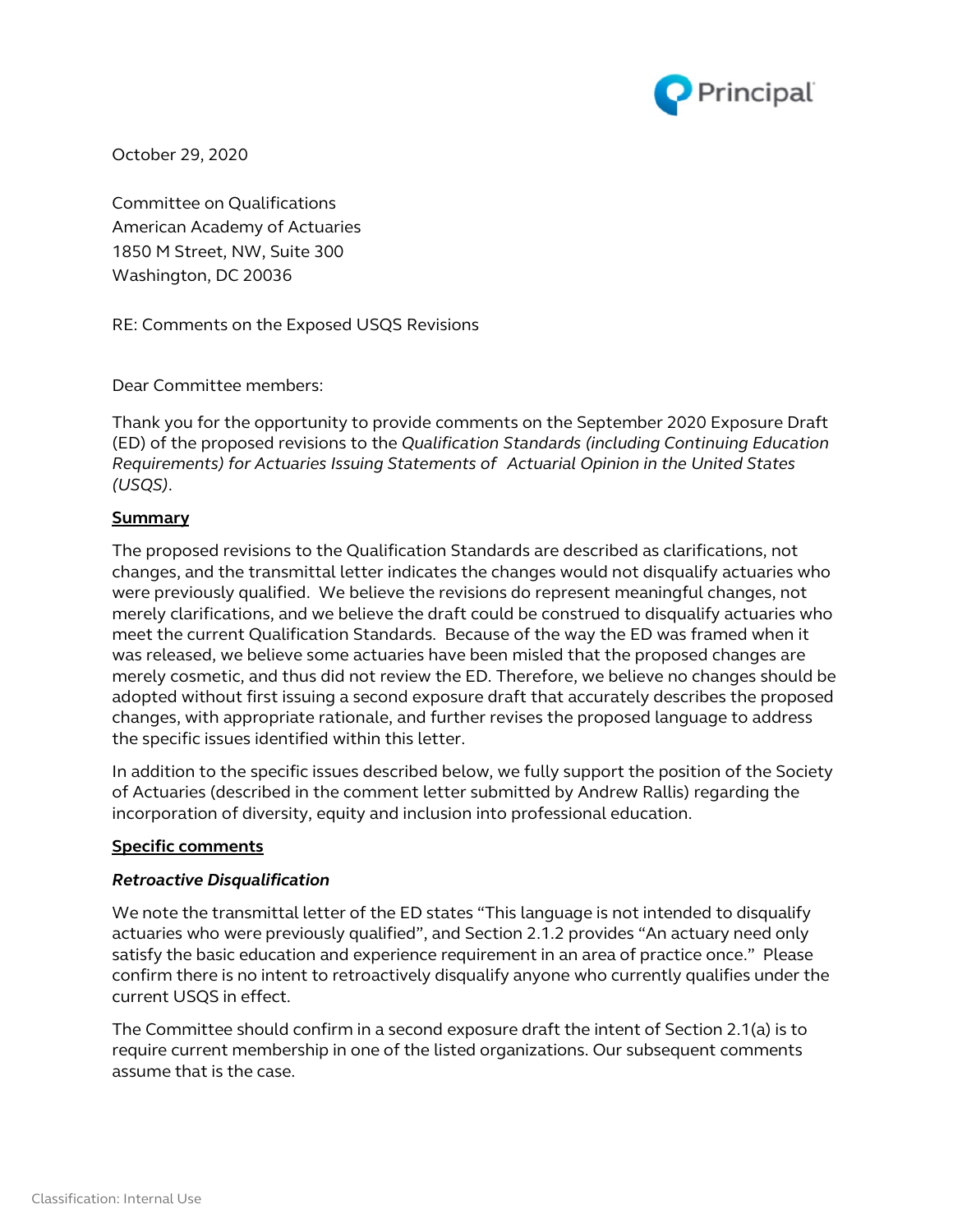

# *Associates of SOA or CAS*

We note the proposed standard has significant implications for career SOA and CAS Associates, and their employers. The retirement actuarial practice of the Principal Financial Group provides actuarial services to hundreds of pension plans with many credentialed actuaries, but a relatively small number of FSA's. Similarly, in a small company with few actuaries, there may be Associates, but no Fellows, so there may not be actuaries who meet the Qualification Standards who can serve as the actuary who is qualified to supervise the more junior actuary under Sections 2.1(d)(2) or 2.1(d)(3). This represents a substantial change from the current Qualification Standards given that the career Associate must already meet Sections 2.1(b) and (c) ("Be knowledgeable, through examination or documented professional development, of the U.S.Law applicable to the Statement of Actuarial Opinion. "Law" is defined in the *Code of Professional Conduct* as statutes, regulations, judicial decisions, and other statements having legally binding authority."). Under the current Qualification Standards, the supervising actuary must meet the Qualification Standards, which is entirely appropriate, but career ASA/ACAS are also able to meet the Qualification Standard.

## *Enrolled Actuaries*

In the current Qualification Standards, Section 2.1.1 simply provides "Enrolled Actuaries are deemed to meet the basic education and experience requirement of the General Qualification Standard in the pension practice area." Based on the heading, the "basic education and experience requirement" is all of Section 2.1. Given that EAs are subject to rigorous examinations and experience requirements by the Joint Board for the Enrollment of Actuaries (JBEA), and continuing education (CE) and ethics/professionalism requirements under the JBEA regulations, we believe the current standard is appropriate.

The proposed revisions would now require the EA to satisfy Sections 2.1(c) and (d) for non- "mandated" pension related work. While that is a change and should be described as such, we have no objection to an EA being subject to Section 2.1(c).

However, under the proposed revisions, an EA without an FSA/FCAS credential would also need to satisfy the "three-year supervision" requirement of Section 2.1(d)(3). This appears to be a material change and not a clarification. This should be presented clearly with explained rationale in a second exposure draft. We believe it would be helpful if a second exposure draft included clarification of the terms "actuary who was qualified to issue the SAO at the time" and "area of actuarial practice relevant to the subject".

Further, we believe this FSA/FCAS supervision requirement could create a hardship for organizations with few FSA's relative to the size of their practice.

## *SAOs that ERISA Mandates an EA to Issue*

We recognize the ED indicates an EA is deemed to satisfy Sections 2.1(a) through (d) for "Statements of Actuarial Opinion that ERISA mandates an Enrolled Actuary to issue". In practice, we believe this is too limiting and should be broadly changed to encompass any SAO related to ERISA pension plan compliance. There are very few things ERISA actually